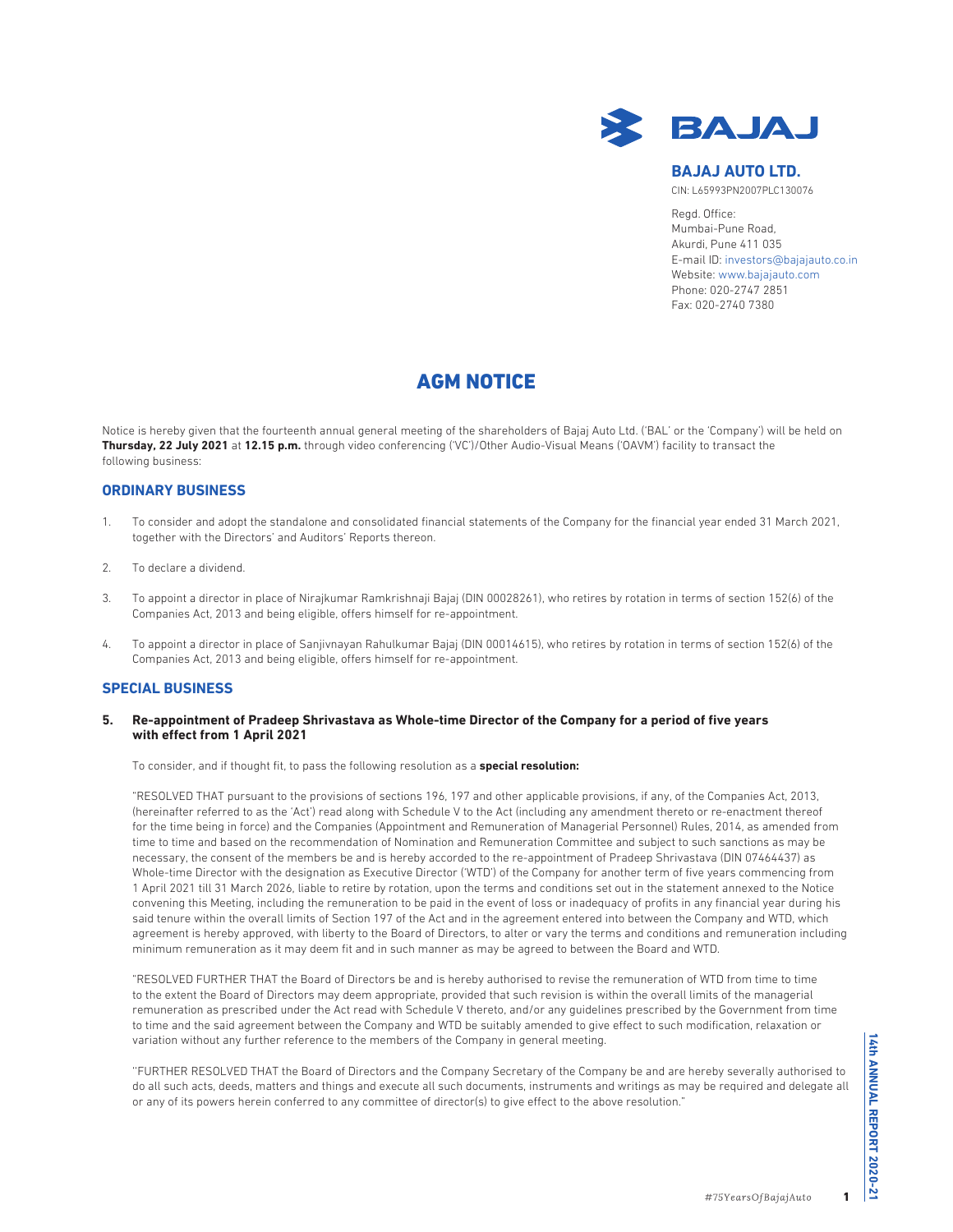# **6. Approval for payment and facilities to be extended to Rahulkumar Kamalnayan Bajaj as Chairman Emeritus of the Company from 1 May 2021 to 30 April 2026**

To consider, and if thought fit, to pass the following resolution as an **ordinary resolution:**

 "RESOLVED THAT pursuant to the provisions of Section 188 and other applicable provisions of the Companies Act, 2013 (hereinafter referred to as the 'Act'), the Rules made thereunder or any amendment thereto or modification thereof, the Articles of Association, and such other approvals, permissions and sanctions as may be required, approval of the members be and is hereby accorded for making payments and extending facilities to Rahulkumar Kamalnayan Bajaj, as Chairman Emeritus of the Company for a term of five years commencing from 1 May 2021 till 30 April 2026 as approved by the Board of Directors, and set out in the explanatory statement relating to this resolution, with liberty to the Board of Directors, to alter or vary the terms and conditions (including the payments and facilities) in such manner as the board may deem fit and is acceptable to Rahulkumar Kamalnayan Bajaj.

 "FURTHER RESOLVED THAT in the event of any statutory amendment, modification or relaxation by the Central Government to the Act, the Board of Directors be and is hereby authorised to vary the terms and conditions (including the payments and facilities accorded to Rahulkumar Kamalnayan Bajaj) in accordance with the applicable law without any further reference to, or requirement to seek approval of the members of the Company.

 "AND FURTHER RESOLVED THAT the Board of Directors be and is hereby authorised to take such steps as may be necessary to give effect to this resolution."

# **7. Approval for payment of commission to Non-executive Directors for a period of five years commencing from 1 April 2021**

To consider, and if thought fit, to pass the following resolution as a **special resolution:**

 "RESOLVED THAT pursuant to the provisions of sections 197 read along with Schedule V and other applicable provisions, if any, of the Companies Act, 2013, (hereinafter referred to as the 'Act') a sum not exceeding one percent per annum of the net profits of the Company, calculated in accordance with the provisions of sections 198 of the Act, be paid to and distributed amongst the directors of the Company or some or any of them (other than the Managing Director and Whole-time Directors, if any) in such amounts, subject to such ceiling/s and in such manner and in such respects, as may be decided by the Board of Directors of the Company and such payments shall be made in respect of the profits of the Company for each year for a period of five years commencing from 1 April 2021.

 "PROVIDED THAT in the event of loss or inadequacy of profits in any financial year during the term mentioned above, the Non-executive Directors shall be paid remuneration by way of Commission as set out above, as may be decided by the Board of Directors of the Company, notwithstanding that it may exceed one percent of the net profits of the Company and subject to such restrictions, if any, as may be set out in the applicable provisions of and schedule V to the Act, from time to time."

By order of the Board of Directors For Bajaj Auto Ltd.

Dr. J Sridhar Company Secretary Pune: 29 April 2021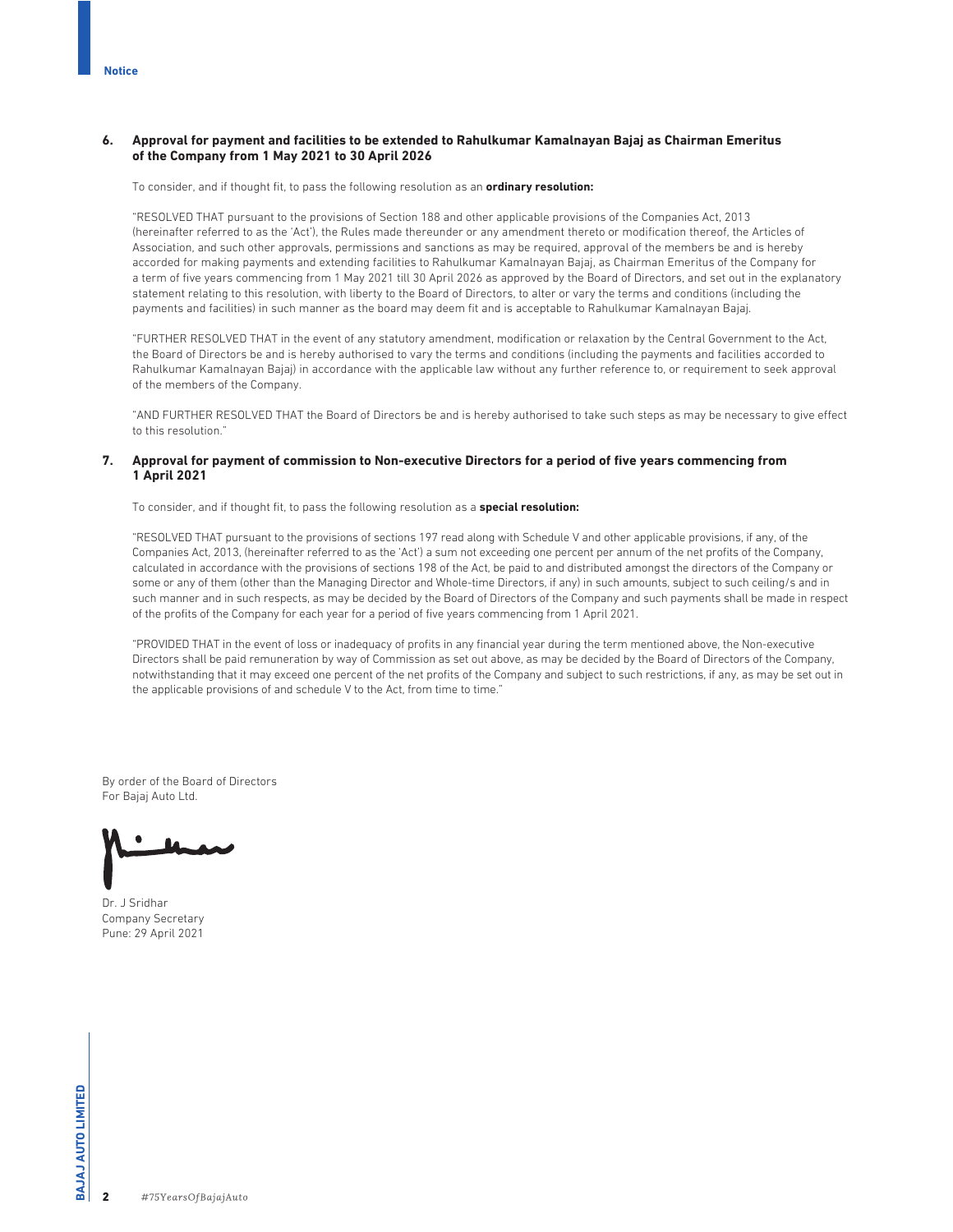# NOTES:

- In view of the Covid-19 pandemic, the Ministry of Corporate Affairs ('MCA') vide its circular dated 5 May 2020 read with circulars dated 8 April 2020, 13 April 2020 and 13 January 2021 (collectively referred to as 'MCA Circulars') and SEBI vide its circular dated 12 May 2020 and 15 January 2021 permitted the holding of the Annual General Meeting ('AGM') through VC/OAVM facility, without the physical presence of the members at a common venue. In compliance with the provisions of the Companies Act, 2013 ('Act'), SEBI (Listing Obligations and Disclosure Requirements) Regulations, 2015 ('Listing Regulations') and the relevant MCA Circulars, the AGM of the Company this year as well is being conducted through VC/OAVM, hereinafter called as 'e-AGM'. KFin Technologies Private Ltd. ('KFin') will be providing facility for voting through remote e-voting, participation in the AGM through VC/OAVM facility and e-voting during the AGM. The procedure for participating in the meeting through VC/OAVM is explained at Note No. 33C below.
- 2 The deemed venue for fourteenth e-AGM shall be the registered office of the Company.
- 3 Pursuant to the provisions of the Act, a member entitled to attend and vote at the AGM is entitled to appoint a proxy to attend and vote on his/her behalf and the proxy need not be a member of the Company. Since this e-AGM is being held pursuant to the MCA Circulars through VC/OAVM facility, physical attendance of members has been dispensed with. Accordingly, the facility for appointment of proxies by the members will not be available for the e-AGM and hence the Proxy Form and Attendance Slip are not annexed to this Notice. In this notice, the terms member(s) or shareholder(s) are used interchangeably.
- 4 Institutional/Corporate Shareholders (i.e. other than individuals/HUF, NRI, etc.) are required to send a scanned copy (PDF/JPG Format) of its Board or governing body Resolution/Authorization etc., authorizing its representative to attend the e-AGM on its behalf and to vote through remote e-voting. The said Resolution/Authorization shall be sent to the Scrutinizer by e-mail through its registered e-mail address to cssdlimaye@gmail.com with a copy marked to mohsin.mohd@kfintech.com
- 5 Statement pursuant to section 102 of the Act forms part of this Notice. The Board of Directors at its meeting held on 29 April 2021 has decided that the special businesses set out under item no. 5 to 7, being considered 'unavoidable', be transacted at the fourteenth e-AGM of the Company.
- 6 Brief details of the directors, who are seeking appointment/re-appointment, are annexed hereto as per requirements of regulation 36(3) of the Listing Regulations and as per provisions of the Act.
- 7 The facility of joining the e-AGM through VC /OAVM will be opened 30 minutes before and will be open upto 30 minutes after the scheduled start time of the e-AGM, i.e. from 11.45 am to 12.45 pm and will be available for 1,000 members on a first-come first-served basis. This rule would however not apply to participation of shareholders holding 2% or more shareholding, promoters, institutional investors, directors, key and senior managerial personnel, auditors etc.
- 8 Institutional Investors, who are members of the Company are encouraged to attend and vote at the fourteenth e-AGM of the Company.
- 9 The Board of Directors has recommended dividend of ₹140 per equity share of the face value of ₹10 each for the year ended 31 March 2021 for the approval of shareholders at the ensuing AGM.
- 10 Pursuant to the provisions of section 91 of the Act and regulation 42 of the Listing Regulations, the register of members and share transfer books of the Company will remain closed from Saturday, 10 July 2021 to Thursday, 22 July 2021 (both days inclusive) for the purpose of payment of dividend.
- 11 Subject to the provisions of section 126 of the Act, dividend on equity shares, if declared at the AGM, will be credited/dispatched on Monday, 26 July 2021 and/ or Tuesday, 27 July 2021 as under:
	- a) to all those shareholders holding shares in physical form, as per the details provided by share transfer agent of the Company i.e. KFin to the Company, as of or before the closing hours on Friday, 9 July 2021 and
	- b) to all those beneficial owners holding shares in electronic form, as per the beneficial ownership data made available to the Company by National Securities Depository Ltd. (NSDL) and the Central Depository Services (India) Ltd. (CDSL) as of the close of business hours on Friday, 9 July 2021.
- 12 As per the Listing Regulations and pursuant to SEBI Circular dated 20 April 2018, the Company shall use any electronic mode of payment approved by the Reserve Bank of India for making payment to the members. Accordingly, the dividend, if declared will be paid through electronic mode, where the bank account details of the shareholders required for this purpose are available. Where dividend payments are made through electronic mode, intimation regarding such remittance will be sent separately to the shareholders. Where the dividend cannot be paid through electronic mode, the same will be paid through physical instrument such as non-negotiable instruments/warrants with bank account details of such shareholders printed thereon.
- 13 To ensure timely credit of dividend through electronic mode or physical instrument such as banker's cheque or demand draft, members are requested to notify change of address or particulars of their bank account, if any, to share transfer agent - KFin and to their respective depository participants.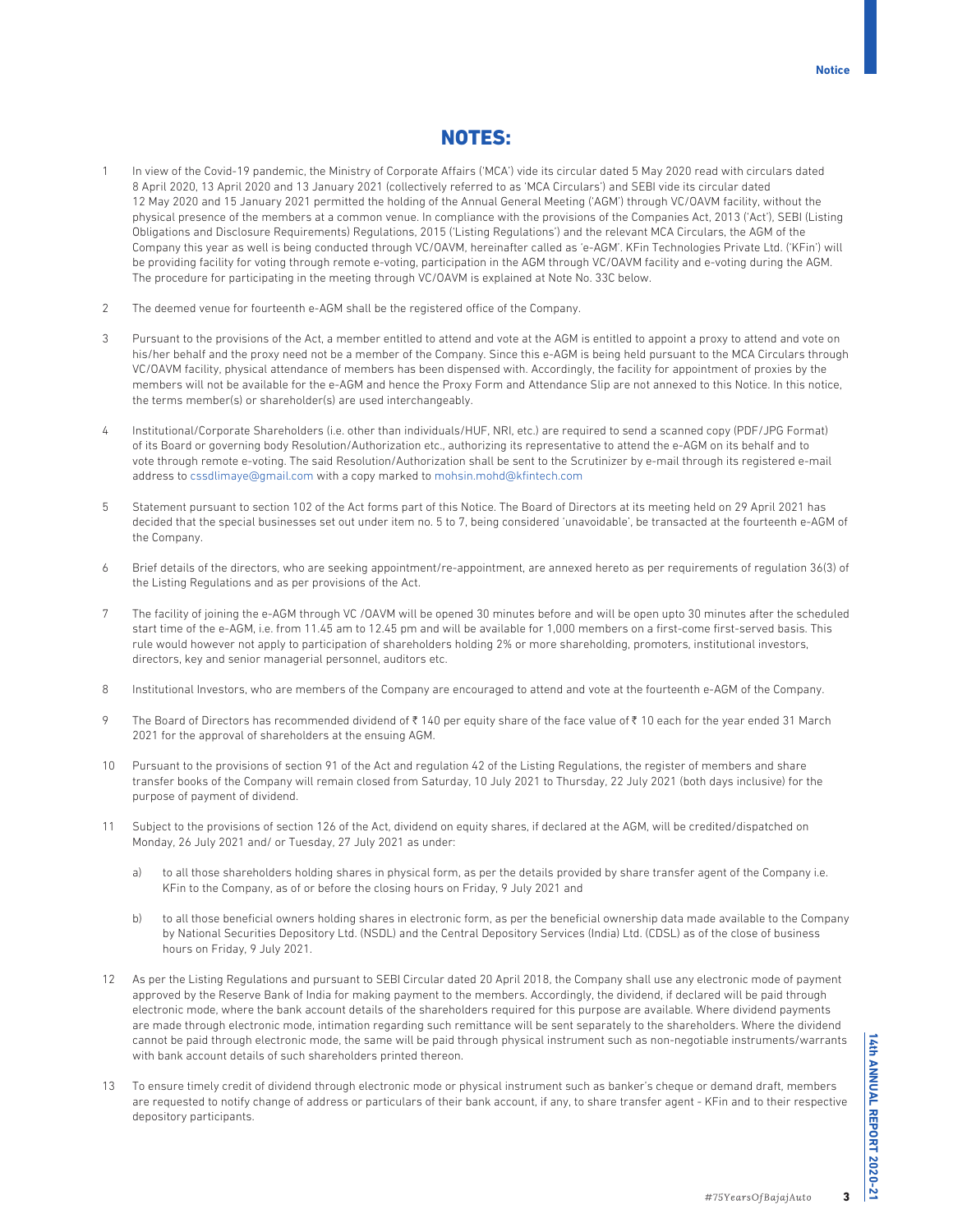- 14 To avoid fraudulent transactions, the identity/signature of the members holding shares in electronic/demat form is verified with the specimen signatures furnished by NSDL/CDSL and that of members holding shares in physical form is verified as per the records of the share transfer agent of the Company. Members are requested to keep the same updated.
- 15 SEBI has mandated the submission of Permanent Account Number (PAN) by every person dealing in securities market. Members holding shares in electronic form are, therefore, requested to submit the PAN details to their depository participants with whom they are maintaining their demat accounts. Members holding shares in physical form can submit their PAN details to the Company or KFin.
- 16 In terms of section 101 and 136 of the Act, read together with the rules made thereunder, the listed companies may send the notice of annual general meeting and the annual report, including Financial Statements, Board Report, etc. by electronic mode. Pursuant to the said provisions of the Act read with MCA Circulars, SEBI Circular dated 12 May 2020 and 15 January 2021, Notice of the AGM along with the Annual Report 2020-21 is being sent only through electronic mode to those members whose e-mail addresses are registered with the Company/Depositories. Members may note that the Notice and Annual Report 2020-21 will also be available on the Company's website https://www.bajajauto.com/investors/annual-reports, website of the Stock Exchanges i.e. BSE Ltd. at www.bseindia.com and National Stock Exchange of India Ltd. at www.nseindia.com and on the website of KFin at www.kfintech.com
- 17 To receive communications through electronic means, including Annual Reports and Notices, members are requested to kindly register/ update their e-mail address with their respective depository participants, where shares are held in demat mode.
- 18 Members who have not registered their e-mail addresses and mobile nos. and consequently could not be served the Annual Report for FY2021 and Notice of fourteenth e-AGM, may temporarily get themselves registered with KFin, by following the procedure mentioned below:
	- (a) Visit the link: https://ris.kfintech.com/clientservices/mobilereg/mobilee-mailreg.aspx
	- (b) Select the company name i.e. Bajaj Auto Ltd.
	- (c) Select the Holding type from the drop down i.e. NSDL/CDSL/Physical
	- (d) Enter DP ID Client ID (in case shares are held in electronic form) /Physical Folio No. (in case shares are held in physical form) and PAN.
	- (e) If PAN details are not available in the system, the system will prompt to upload a self-attested copy of the PAN card for updating records.
	- (f) In case shares are held in physical form and PAN is not available in the records, please enter any one of the Share Certificate No. in respect of the shares held by you.
	- (g) Enter the e-mail address and mobile number.
	- (h) System will validate DP ID Client ID/Folio No. and PAN/Share certificate No., as the case may be, and send OTP at the registered mobile number as well as e-mail address for validation.
	- (i) Enter the OTPs received by SMS and e-mail to complete the validation process. OTP will be valid for 5 minutes only.
	- (j) The Notice and e-voting instructions along with the User ID and Password will be sent on the e-mail address updated by the member.
	- (k) Please note that in case the shares are held in electronic form, the above facility is only for temporary registration of e-mail address for receipt of the Notice and the e-voting instructions along with the User ID and Password. Such members will have to register their e-mail address with their DPs permanently, so that all communications are received by them in electronic form.
	- (l) In case of queries, members are requested to write to einward.ris@kfintech.com or call at the toll free number 1800-309-4001.
- 19 Further, the Company has availed of services offered by CDSL and NSDL to update e-mail addresses of shareholders of the Company who have not registered their e-mail addresses. Members are requested to respond to their messages and register their e-mail id and support the green initiative efforts of the Company. Members are also requested to support our commitment to environmental protection by choosing to receive the Company's communication through e-mail going forward.
- 20 With a view to helping us serve the members better, members who hold shares in identical names and in the same order of names in more than one folio are requested to write to the Company to consolidate their holdings in one folio.
- 21 SEBI vide its notification dated 8 June 2018 as amended on 30 November 2018, has stipulated that w.e.f. 1 April 2019, the transfer of securities (except transmission or transposition of shares) shall not be processed, unless the securities are held in the dematerialized form. However, SEBI vide its circular dated 2 December 2020 had fixed 31 March 2021 as the cut-off date for re-lodgement for any pending physical transfers and that such transferred shares shall be issued only in demat mode. In accordance with the said circular, SEBI has also provided operational guidelines for effecting demat to the transferee's account and in case transferee fails to furnish necessary details within stipulated timelines, such shares will be transferred to Suspense Escrow Demat Account to be opened by the Company.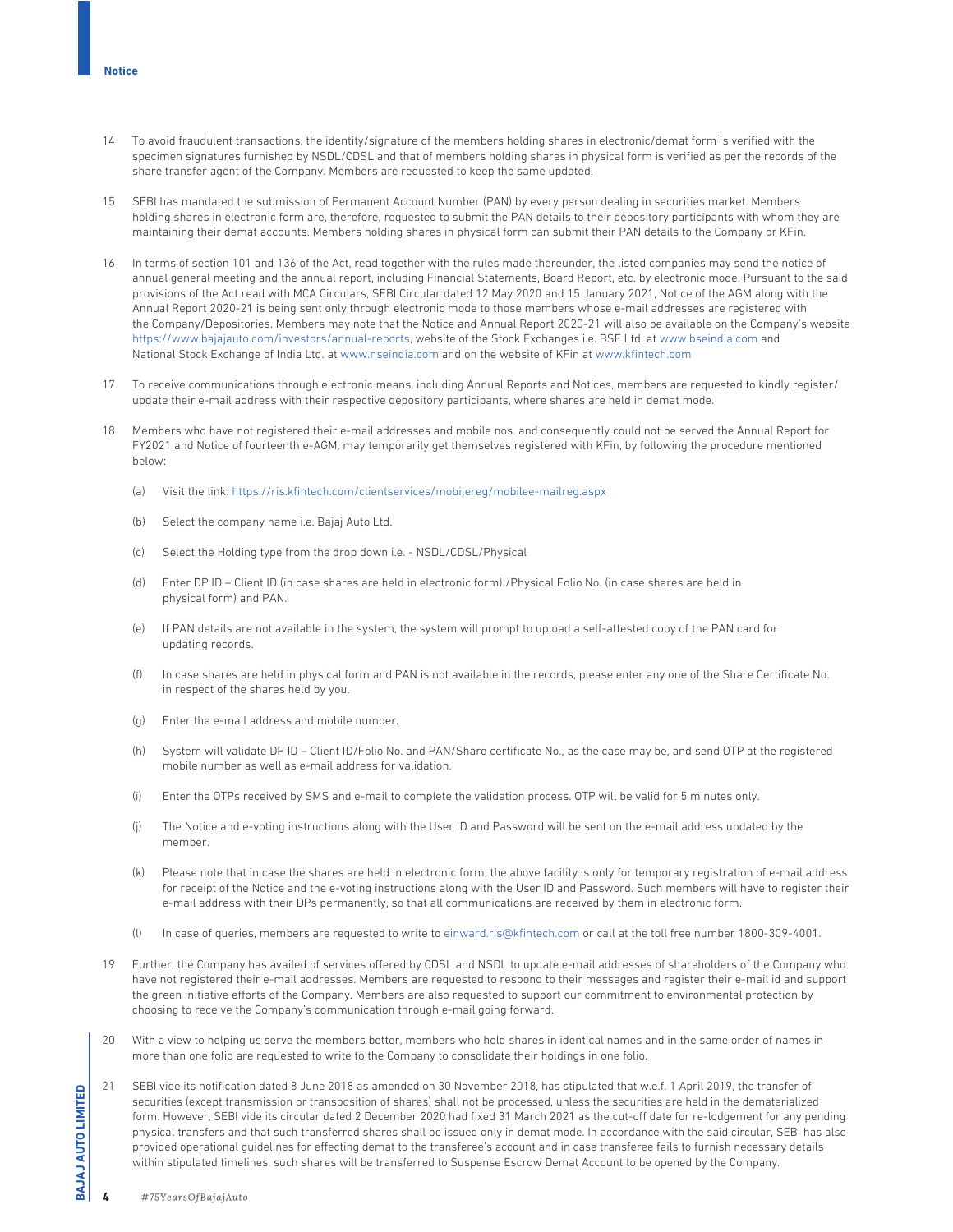- 22 To comply with the above mandate, members who still hold share certificates in physical form are advised to dematerialise their shareholding to also avail of numerous benefits of dematerialisation, which include easy liquidity, ease of trading and transfer, savings in stamp duty and elimination of any possibility of loss of documents and bad deliveries.
- 23 In case of joint holders, the member whose name appears as the first holder in the order of names as per the Register of Members of the Company will be entitled to vote at the e-AGM.
- 24 The Company has been maintaining, inter alia, the following statutory registers at its registered office at Akurdi, Pune-411035:
	- i) Register of contracts or arrangements in which directors are interested under section 189 of the Act.
	- ii) Register of Directors and Key Managerial Personnel and their shareholding under section 170 of the Act.

 In accordance with the MCA circulars, the said registers shall be made accessible for inspection through electronic mode, which shall remain open and be accessible to any member during the continuance of the meeting.

- 25 Certificate from Statutory Auditors of the Company certifying that the Bajaj Auto Employee Stock Option Scheme, 2019 of the Company is being implemented in accordance with the SEBI (Share Based Employee Benefits) Regulations, 2014, will also be available for inspection by the members through electronic mode.
- 26 For ease of conduct, members who would like to ask questions/express their views on the items of the businesses to be transacted at the meeting can send in their questions/comments in advance by visiting URL https://emeetings.kfintech.com/ and clicking on the tab "Post your Queries" during the period starting from 15 July 2021 (9.00 a.m.) upto 19 July 2021 (5.00 p.m.) mentioning their name, demat account no./Folio no., e-mail id, mobile number etc. The queries may be raised precisely and in brief to enable the Company to answer the same suitably depending on the availability of time at the meeting.
- 27 Pursuant to section 72 of the Act, members holding shares in physical form are advised to file nomination in the prescribed Form SH-13 (a copy of which is available on the website of the Company) with the Company's share transfer agent. In respect of shares held in electronic/demat form, the members may please contact their respective depository participant.
- 28 In terms of section 124(5) of the Act, dividend amount for the year ended 31 March 2014 remaining unclaimed for a period of seven years shall become due for transfer in August 2021 to the Investor Education and Protection Fund (IEPF) established by the Central Government.

 Further, in terms of section 124(6) of the Act, in case of such shareholders whose dividends are unpaid for a continuous period of seven years, the corresponding shares shall be transferred to the IEPF's demat account.

 Members who have not claimed dividends in respect of the financial years from 2013-14 onwards are requested to approach the Company/KFin for claiming the same as early as possible, to avoid transfer of the relevant shares to the IEPF's demat account.

- 29 For more details on shareholders' matters, please refer to the chapter on *General Shareholder Information,* included in the Annual Report.
- 30 Since the meeting will be conducted through VC/OAVM facility, the Route Map is not annexed in this Notice.
- 31 In case a person has become a member of the Company after dispatch of AGM Notice, but on or before the cut-off date for e-voting, i.e., Thursday, 15 July 2021, such person may obtain the User ID and Password from KFin by e-mail request on einward.ris@kfintech.com
- 32 Alternatively, member may send signed copy of the request letter providing the e-mail address, mobile number, self-attested PAN copy along with client master copy (in case of electronic folio)/copy of share certificate (in case of physical folio) via e-mail at the e-mail id einward.ris@kfintech.com for obtaining the Annual Report and Notice of e-AGM.
- 33 Instructions for e-voting and joining the e-AGM are as follows:

# **A. Voting through electronic means:**

- i. In terms of the provisions of section 108 of the Act, read with rule 20 of the Companies (Management and Administration) Rules, 2014 as amended (hereinafter called 'the Rules' for the purpose of this section of the Notice) and regulation 44 of the Listing Regulations and in terms of SEBI vide circular no. SEBI/HO/CFD/CMD/CIR/P/2020/242 dated 9 December 2020 in relation to e-voting facility provided by Listed Entities, the members are provided with the remote e-voting facility to exercise votes on the items of business given in the Notice, through the e-voting services provided by KFin or to vote at the e-AGM.
- ii. The members, whose names appear in the Register of Members/list of Beneficial Owners as on Thursday, 15 July 2021 (end of day), being the cut-off date fixed for determining voting rights of members are entitled to participate in the e-voting process. A person who is not a member as on the cut-off date should treat this Notice for information purpose only.
- iii. Members can cast their vote online from 19 July 2021 (9.00 a.m.) till 21 July 2021 (5.00 p.m.). Voting beyond the said date shall not be allowed and the remote e-voting facility shall be blocked.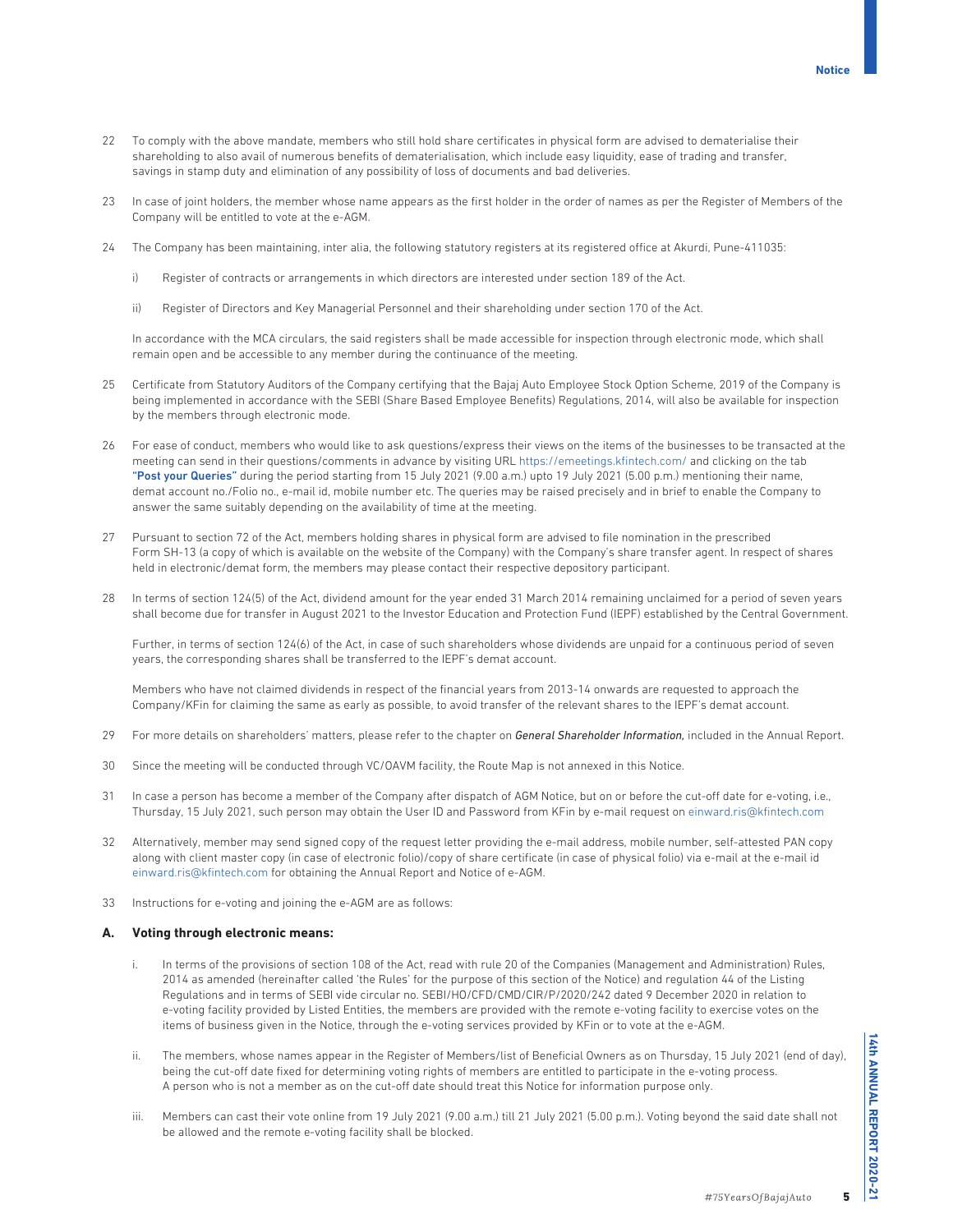- iv. Alternatively, members holding securities in physical mode may reach out on toll free number 1800 309 4001 for obtaining User ID and password or may write e-mail from the registered e-mail id to evoting@kfintech.com
- v. The details of the process and manner for remote e-voting are explained herein below:

#### **I) Login method for remote e-voting for Individual shareholders holding securities in demat mode**

 Pursuant to SEBI circular no. SEBI/HO/CFD/CMD/CIR/P/2020/242 dated 9 December 2020 on "e-voting facility provided by Listed Companies", e-voting process has been enabled to all the individual demat account holders, by way of single login credential, through their demat accounts/websites of Depositories/DPs in order to increase the efficiency of the voting process. Individual demat account holders would be able to cast their vote without having to register again with the e-voting service provider (ESP) thereby not only facilitating seamless authentication but also ease and convenience of participating in e-voting process.

Shareholders are advised to update their mobile number and e-mail id with their DPs in order to access e-voting facility.

Login method for Individual shareholders holding securities in demat mode is given below:

| <b>Type of shareholders</b>                                           | Login method                                                                                                                                                                                                                                                                                                                                                                                                                                                                                                                                                                                                                                                                                                                                                                                                                                                                     |  |  |
|-----------------------------------------------------------------------|----------------------------------------------------------------------------------------------------------------------------------------------------------------------------------------------------------------------------------------------------------------------------------------------------------------------------------------------------------------------------------------------------------------------------------------------------------------------------------------------------------------------------------------------------------------------------------------------------------------------------------------------------------------------------------------------------------------------------------------------------------------------------------------------------------------------------------------------------------------------------------|--|--|
| Individual shareholders holding<br>securities in demat mode with NSDL | A. Users registered for NSDL IDeAS facility:<br>Open web browser by typing the URL: https://eservices.nsdl.com/either on a personal<br>$1_{\cdot}$<br>computer or on a mobile. Once the home page of e-Services is launched, click on the<br>"Beneficial Owner" icon under "Login" which is available under "IDeAS" section.<br>2. A new screen will open. Enter your User ID and Password. After successful authentication,<br>you will be able to see e-voting services. Click on "Access to e-voting" under e-voting<br>services and you will be able to see e-voting page.<br>3. Click on options available against Company name or e-voting service provider - <b>KFintech</b><br>and you will be re-directed to e-voting service provider website for casting your vote<br>during the remote e-voting period.                                                              |  |  |
|                                                                       | <b>B.</b> Users not registered for IDeAS e-Services:<br>Option to register is available at https://eservices.nsdl.com Select "Register Online for<br><b>IDeAS"</b> Portal or click at https://eservices.nsdl.com/SecureWeb/IdeasDirectReg.jsp and<br>proceed with completing the required fields i.e. follow steps given in points 1-3 above.                                                                                                                                                                                                                                                                                                                                                                                                                                                                                                                                    |  |  |
|                                                                       | C. By visiting the e-voting website of NSDL:<br>1. Visit the e-voting website of NSDL. Open web browser by typing the<br>URL: https://www.evoting.nsdl.com/either on a personal computer or on a mobile. Once<br>the home page of e-voting system is launched, click on the "Login" icon, available under<br>the "Shareholder/Member" section.<br>2. A new screen will open. Enter your User ID (i. e. your 16-digit demat account number<br>held with NSDL), Password/OTP and a Verification Code as shown on the screen. After<br>successful authentication, you will be redirected to NSDL Depository site wherein you can<br>see e-voting page.<br>3. Click on options available against Company name or e-voting service provider - KFintech<br>and you will be redirected to e-voting service provider website for casting your vote during<br>the remote e-voting period. |  |  |
| Individual Shareholders holding<br>securities in demat mode with CDSL | A. Existing users who have opted for Easi/Easiest:<br>URL to login to Easi/Easiest: https://web.cdslindia.com/myeasi/home/login<br>1.<br>or<br>www.cdslindia.com and click on login icon and select New System Myeasi<br>2. Shareholders can login through their user ID and password. Option will be made available<br>to reach e-voting page without any further authentication.<br>3. After successful login on Easi/Easiest, the user will also be able to see the e-voting menu.<br>The menu will have links of ESPs. Click on KFintech to cast your vote.                                                                                                                                                                                                                                                                                                                  |  |  |
|                                                                       | B. Users who have not opted for Easi/Easiest:<br>Option to register for Easi/Easiest is available at<br>https://web.cdslindia.com/myeasi/Registration/EasiRegistration and proceed with<br>completing the required fields.                                                                                                                                                                                                                                                                                                                                                                                                                                                                                                                                                                                                                                                       |  |  |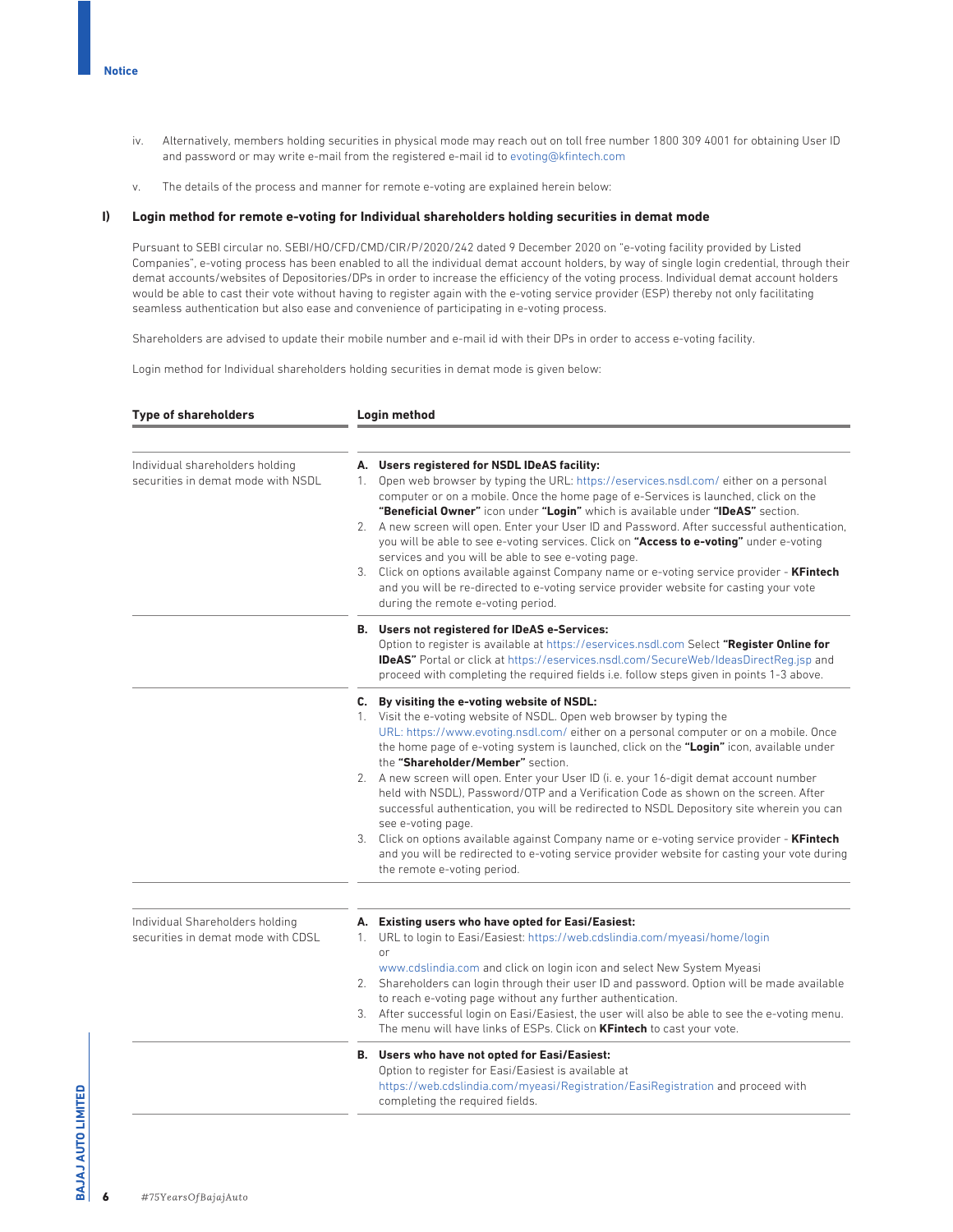|                                                                                                                |    | By visiting the e-voting website of CDSL:<br>The user can directly access e-voting page by providing demat account number and PAN<br>No. from a link in www.cdslindia.com home page. The system will authenticate the user by<br>sending OTP on registered mobile no. and e-mail id as recorded in the demat account.<br>2. After successful authentication, user will be able to see the e-voting option where the<br>e-voting is in progress and also able to directly access the system of ESP i.e. <b>KFintech</b> |
|----------------------------------------------------------------------------------------------------------------|----|------------------------------------------------------------------------------------------------------------------------------------------------------------------------------------------------------------------------------------------------------------------------------------------------------------------------------------------------------------------------------------------------------------------------------------------------------------------------------------------------------------------------|
| Individual Shareholders (holding<br>securities in demat mode) logging<br>through their depository participants |    | Shareholders can also login using the login credentials of their demat account through<br>their Depository Participant registered with NSDL/CDSL for e-voting facility. Once logged-in,<br>you will be able to see e-voting option.                                                                                                                                                                                                                                                                                    |
|                                                                                                                |    | 2. Once you click on e-voting option, you will be redirected to NSDL/CDSL Depository site<br>after successful authentication, wherein you can see e-voting feature.                                                                                                                                                                                                                                                                                                                                                    |
|                                                                                                                | 3. | Click on options available against Company name or e-voting service provider- <b>KFintech</b><br>and you will be redirected to e-voting service provider website for casting your vote during<br>the remote e-voting period.                                                                                                                                                                                                                                                                                           |

**Important Note:** Members who are unable to retrieve User ID/Password are advised to use Forgot User ID and Forgot Password option available at respective websites.

 Helpdesk for Individual Shareholders holding securities in demat mode who need assistance for any technical issues related to login through Depository i.e. NSDL and CDSL:

| Members facing any technical issue - NSDL                                                                                                                                        | Members facing any technical issue - CDSL                                                                                                                                        |  |  |
|----------------------------------------------------------------------------------------------------------------------------------------------------------------------------------|----------------------------------------------------------------------------------------------------------------------------------------------------------------------------------|--|--|
|                                                                                                                                                                                  |                                                                                                                                                                                  |  |  |
| Members facing any technical issue in login can contact NSDL<br>helpdesk by sending a request at evoting@nsdl.co.in or call on<br>toll free no.: 1800 1020 990 and 1800 22 44 30 | Members facing any technical issue in login can contact CDSL<br>helpdesk by sending a request at helpdesk.evoting@cdslindia.com<br>or contact on 022-23058738 or 022-23058542-43 |  |  |

# **II) Login method for remote e-voting for shareholders other than Individual shareholders holding securities in demat mode and shareholders holding securities in physical mode**

- i. Initial password is provided in the body of the e-mail.
- ii. Launch internet browser and type the URL: https://evoting.kfintech.com in the address bar.
- iii. Enter the login credentials i.e. User ID and password mentioned in your e-mail. Your Folio No./DP ID Client ID will be your User ID. However, if you are already registered with KFin for e-voting, you can use your existing User ID and password for casting your votes.
- iv. After entering the details appropriately, click on LOGIN.
- v. You will reach the password change menu wherein you are required to mandatorily change your password. The new password shall comprise minimum 8 characters with at least one upper case (A-Z), one lower case (a-z), one numeric value (0-9) and a special character (@,#,\$,etc.). It is strongly recommended not to share your password with any other person and take utmost care to keep your password confidential.
- vi. You need to login again with the new credentials.
- vii. On successful login, the system will prompt you to select the EVENT i.e. Bajaj Auto Ltd.
- viii. On the voting page, the number of shares (which represents the number of votes) held by you as on the cut-off date will appear. If you desire to cast all the votes assenting/dissenting to the resolution, enter all shares and click 'FOR'/'AGAINST' as the case may be or partially in 'FOR' and partially in 'AGAINST', but the total number in 'FOR' and/or 'AGAINST' taken together should not exceed your total shareholding as on the cut-off date. You may also choose the option 'ABSTAIN', in which case, the shares held will not be counted under either head.
- ix. Members holding multiple folios/demat accounts shall choose the voting process separately for each folio/demat account.
- x. Cast your votes by selecting an appropriate option and click on 'SUBMIT'. A confirmation box will be displayed. Click 'OK' to confirm, else 'CANCEL' to modify. Once you confirm, you will not be allowed to modify your vote subsequently. During the voting period, you can login multiple times till you have confirmed that you have voted on the resolution.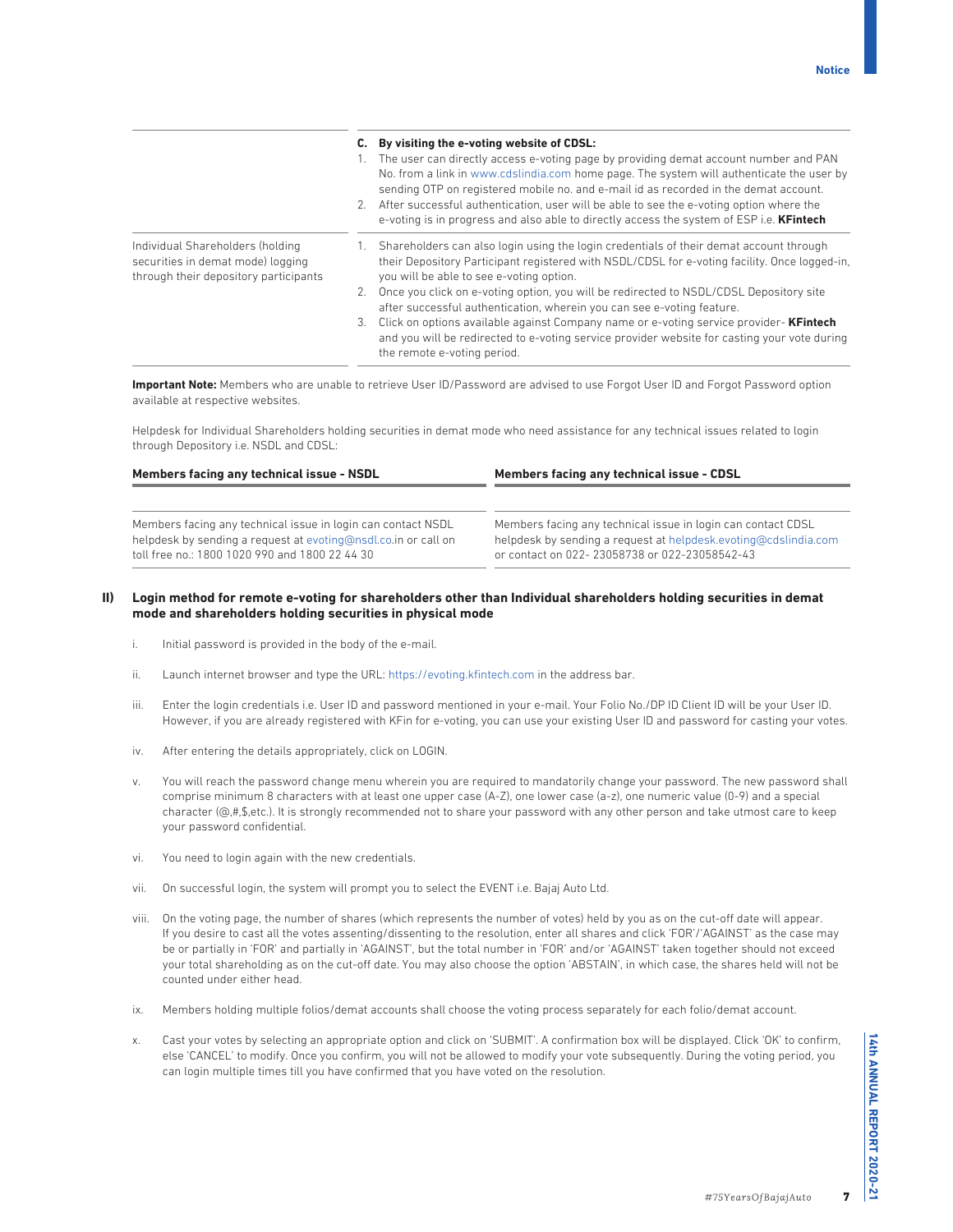- xi. Corporate/institutional members (i.e. other than individuals, HUF, NRI, etc.) are required to send scanned image (PDF/JPG format) of certified true copy of relevant board resolution/authority letter etc. together with attested specimen signature of the duly authorised signatory(ies) who is/are authorised to vote, to the Scrutinizer through e-mail at cssdlimaye@gmail.com and may also upload the same in the e-voting module in their login. The scanned image of the above documents should be in the naming format 'BAL EVENT No.'
- xii. In case of any queries/grievances, you may refer the Frequently Asked Questions (FAQs) for members and e-voting user manual available at the 'download' section of https://evoting.kfintech.com or call KFin on 1800-309-4001(toll free).

## **B. Voting at e-AGM:**

- i. Only those members/shareholders, who will be present in the e-AGM through video conferencing facility and have not cast their vote through remote e-voting and are otherwise not barred from doing so are eligible to vote through e-voting in the e-AGM.
- ii. However, members who have voted through remote e-voting will be eligible to attend the e-AGM.
- iii. Members attending the e-AGM shall be counted for the purpose of reckoning the quorum under section 103 of the Act.
- iv. Upon declaration by the Chairman about the commencement of e-voting at e-AGM, members shall click on the thumb sign on the left-hand bottom corner of the video screen and follow the instructions to vote on the resolutions for voting during the e-AGM.

## **C. Instructions for members for attending the e-AGM:**

- i. Members will be able to attend the e-AGM through VC/OAVM or view the live webcast of AGM provided by KFin at https://emeetings.kfintech.com by clicking on the tab "video conference" and by using their remote e-voting login credentials. The link for e-AGM will be available in members login, where the EVENT and the name of the Company can be selected. Members who do not have User ID and Password for e-voting or have forgotten the User ID and Password may retrieve the same by following the remote e-voting instructions mentioned under heading A above.
- ii. Members are encouraged to join the meeting through devices (Laptops, Desktops, Mobile devices) with Google Chrome for better experience.
- iii. Further, members registered as speakers will be required to allow camera during e-AGM and hence are required to use internet with a good speed to avoid any disturbance during the meeting.
- iv. Members may join the meeting using headphones for better sound clarity.
- v. While all efforts would be made to make the VC/OAVM meeting smooth, participants connecting through mobile devices, tablets, laptops etc. may at times experience audio/video loss due to fluctuation in their respective networks. Use of a stable Wi-Fi or LAN connection can mitigate some of the technical glitches.
- vi. Members, who would like to express their views or ask questions during the e-AGM will have to register themselves as a speaker by visiting the URL https://emeetings.kfintech.com/ and clicking on the tab "Speaker Registration" during the period starting from 15 July 2021 (9.00 a.m.) upto 19 July 2021 (5.00 p.m.). Only those members who have registered themselves as a speaker will be allowed to express their views/ask questions during the e-AGM. The Company reserves the right to restrict the number of speakers depending on the availability of time for the e-AGM. Only questions of the members holding shares as on the cut-off date will be considered.
- vii. A video guide assisting the members attending e-AGM either as a speaker or participant is available for quick reference at URL https://emeetings.kfintech.com/ under the "How It Works" tab placed on top of the page.
- viii. Members who need technical assistance before or during the fourteenth e-AGM can contact KFin at emeetings@kfintech.com or Helpline: 1800-309-4001

## **D. General Instructions:**

- i. The Board of Directors has appointed Shyamprasad D Limaye, practising Company Secretary (FCS No. 1587 CP No. 572) as the Scrutinizer to the e-voting process and voting at the e-AGM in a fair and transparent manner.
- ii. The Scrutinizer shall, immediately after the conclusion of voting at the e-AGM, first count the votes cast at the meeting, thereafter unblock the votes through e-voting in the presence of at least two witnesses, not in the employment of the Company and make a consolidated Scrutinizer's report of the total votes cast in favour or against, if any, to the Chairman of the Company, who shall countersign the same.
- iii. The scrutinizer shall submit his report to the Chairman or in his absence Managing Director and CEO of the Company, who shall declare the result of the voting. The results declared along with the scrutinizer's report shall be placed on the Company's website www.bajajauto.com and on the website of KFin https://evoting.kfintech.com and shall also be communicated to the stock exchanges. The resolutions shall be deemed to be passed at the e-AGM of the Company.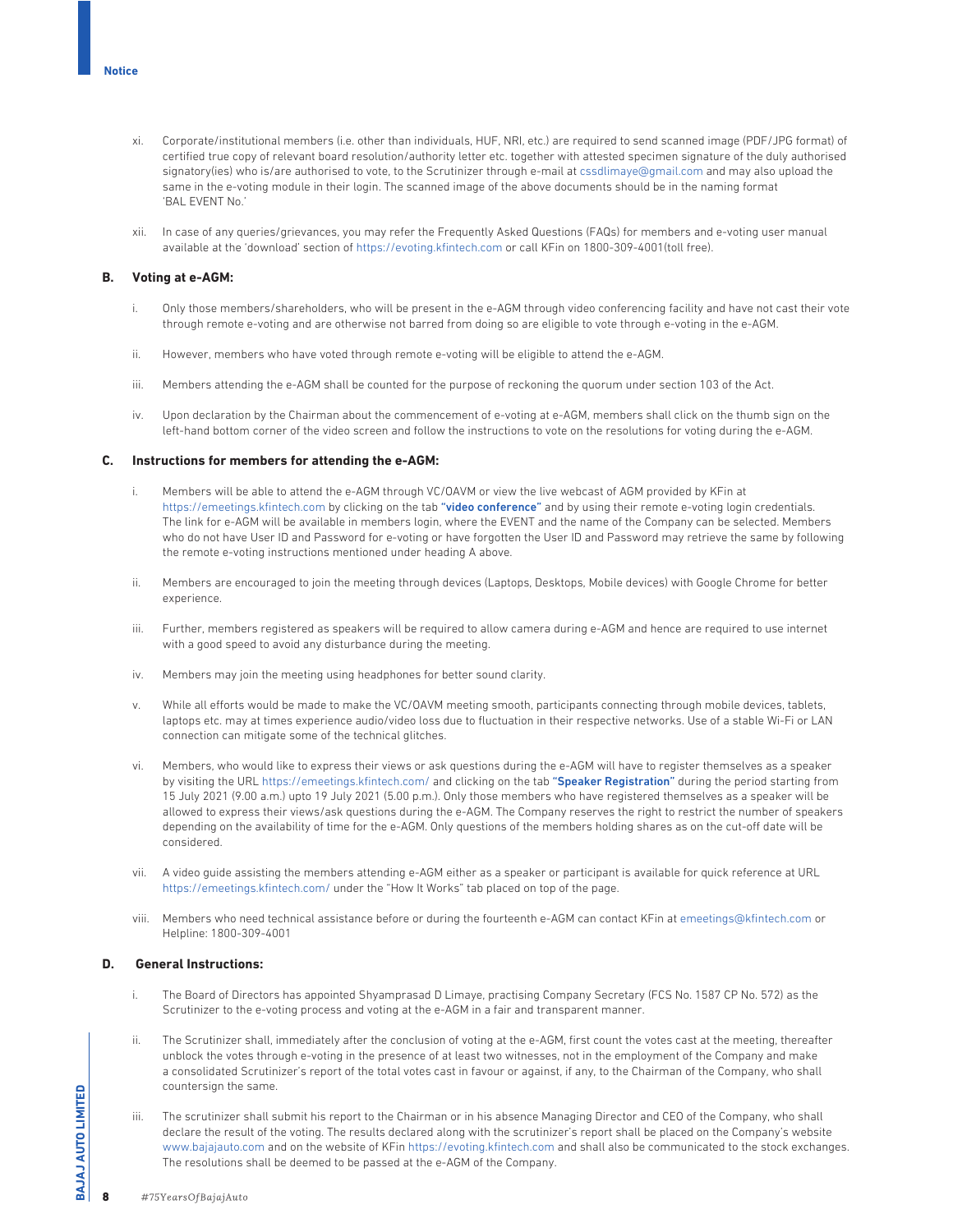# **34. Dividend related information:**

 The Finance Act, 2020 has abolished the Dividend Distribution Tax ('DDT') and has introduced the system of dividend taxation in the hands of the shareholders with effect from 1 April 2020. Accordingly, the Company would be required to deduct Tax at Source ('TDS') in respect of approved payment of dividend to its shareholders (resident as well as non-resident).

#### **Resident Shareholders:**

 Tax shall be deducted at source under section 194 of the Income Tax Act, 1961 ('IT Act') @ 10% on the amount of dividend declared and paid by the Company during financial year 2021-22, subject to the following:

| Sr. No. | <b>Particulars</b>                                                                                                                                                                                                                                             | Rate of TDS applicable | Section under the IT Act |  |
|---------|----------------------------------------------------------------------------------------------------------------------------------------------------------------------------------------------------------------------------------------------------------------|------------------------|--------------------------|--|
|         | PAN is not available/ Invalid PAN                                                                                                                                                                                                                              | 20%                    | 206AA                    |  |
|         | Non-linking of PAN with Aadhaar, if allotted (Refer Note 1)                                                                                                                                                                                                    | 20%                    | 206AA                    |  |
| 3.      | Non-filing of return of income tax for any of the last two<br>financial years (i.e. FY 2018-19 and FY 2019-20); and TDS<br>as well as TCS deduction in each of these years in case of<br>the shareholder is $\bar{\tau}$ 50.000 or more (Refer <b>Note 2</b> ) | 20%                    | 206AB                    |  |

**Note 1:** As per section 139AA(2) of the IT Act read with Rule 114AAA of the Income Tax Rules, 1962, currently, PAN is mandatorily required to be linked with Aadhaar by 30 June 2021. If PAN is not linked with Aadhaar by 30 June 2021 (unless such due date is extended), such PAN will be deemed inoperative and tax at source will be required to be deducted at higher rates under section 206AA of the IT Act.

Note 2: Provisions of section 206AB of the IT Act are applicable with effect from 1 July 2021, unless such date of applicability is extended.

 No tax shall be deducted at source on the dividend payable to a resident individual if the total dividend to be received by the said resident individual from the Company during a financial year does not exceed 5,000; or if an eligible resident shareholder provides a valid declaration in Form 15G/ Form 15H or other documents as may be applicable to different categories of shareholders.

 Further, if a shareholder has obtained a lower or Nil withholding tax certificate from the tax authorities and provides a copy of the same to the Company, tax shall be deducted on the dividend payable to such shareholder at the rate specified in the said certificate.

## **Non-resident Shareholders:**

 Tax is required to be deducted at source in the case of non-resident shareholders in accordance with the provisions of section 195 of the IT Act at the rates in force. As per the relevant provisions of the IT Act, the TDS on dividend shall be @ 20% or applicable rate plus applicable surcharge and health and education cess on the amount of dividend payable to the non-resident shareholders. For FII/ FPI shareholders, section 196D provides for TDS @ 20% or applicable rate plus applicable surcharge and health and education cess.

 However, as per section 90 of the IT Act, non-resident shareholders have the option to be governed by the provisions of the Double Tax Avoidance Agreement (DTAA) read with applicable Multilateral Instrument provisions, if they are more beneficial to them.

 A list of documents/ declarations required to be provided by the **resident shareholders** and list of documents/declarations required to claim the benefit of DTAA by the **non-resident shareholders** are available on the Company's website https://www.bajajauto.com/investors/annual-reports Kindly note that the documents should be uploaded with KFin Technologies Pvt Ltd., the Registrar and Transfer Agent at https://ris.kfintech.com/form15 or e-mailed to einward.ris@kfintech.com

No communication on the tax determination/ deduction shall be entertained after **10 July 2021**.

 The above referred documents submitted by you will be verified by us and we will consider the same while deducting the appropriate taxes, if any, provided that these documents are in accordance with the provisions of the IT Act.

In addition to the above, please note the following:

- In case you hold shares under multiple accounts under different status/category but under a single PAN, the highest rate of tax as applicable to the status in which shares held under the said PAN will be considered on the entire holding in different accounts.
- In case of joint shareholding, the withholding tax rates shall be considered basis the status of the primary beneficial shareholder.
- For deduction of tax at source, the Company would be relying on the above data shared by KFin as updated up to the record date.

 It may be further noted that in case tax on dividend is deducted at a higher rate in the absence of receipt of any of the aforementioned details/ documents from the shareholders, the shareholders may consider filing their return of income and claiming an appropriate refund, as may be eligible. No claim shall lie against the Company for such taxes deducted.

**14th ANNUAL REPORT 2020-21 14th ANNUAL REPORT 2020-21**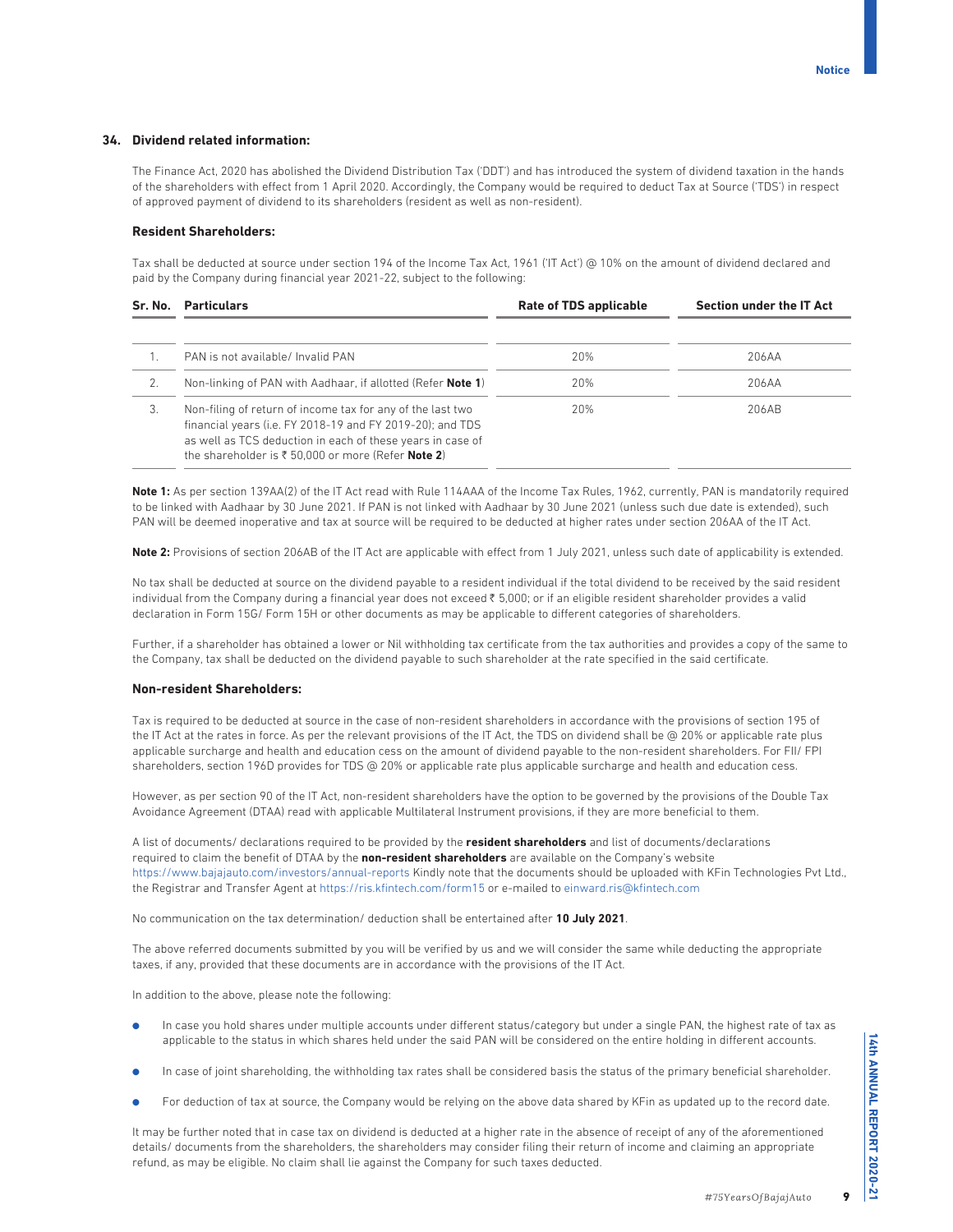The Company shall arrange to e-mail the soft copy of the TDS certificate to shareholders at the registered e-mail id within the prescribed time, post payment of the said dividend, if declared in the AGM. The said certificate can also be viewed in Form 26AS at TRACES https://www.tdscpc.gov.in/app/login.xhtml or the website of the Income Tax department of India https://www.incometax.gov.in/home

 In the event of any income tax demand (including interest, penalty, etc.) arising from any misrepresentation, inaccuracy or omission of information provided by the Shareholder/s, such Shareholder/s will be responsible to indemnify the Company, and also provide the Company with all information/ documents and co-operation in any assessment/ appellate proceedings before the Tax/ Government authorities.

 For further details and formats of declaration, please refer to FAQs on Tax Deduction at Source on Dividends available on the Company's website at https://www.bajajauto.com/investors/annual-reports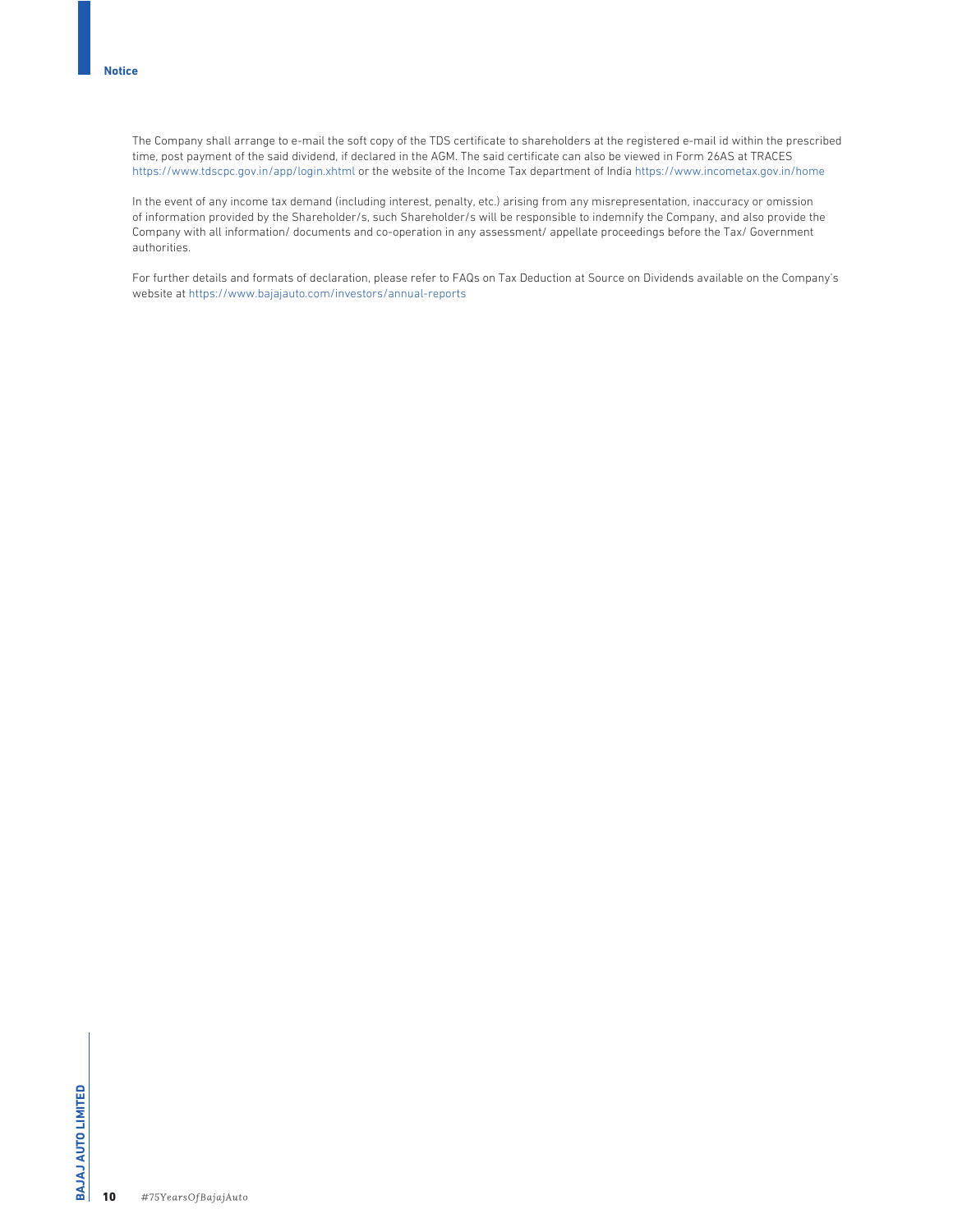# ANNEXURE TO THE NOTICE

# **BRIEF RESUME OF DIRECTORS SEEKING RE-APPOINTMENT AT THE ANNUAL GENERAL MEETING PURSUANT TO REGULATION 36(3) OF THE LISTING REGULATIONS AND PROVISIONS OF THE ACT.**

# **Item No. 3 of the Notice**

## **Nirajkumar Ramkrishnaji Bajaj (DIN 00028261)**

As regards re-appointment of Nirajkumar Ramkrishnaji Bajaj referred to in Item No. 3 of the Notice, the following disclosures are made for the information of the shareholders:

#### **Information about the appointee:**

#### **Brief resume**

Nirajkumar Ramkrishnaji Bajaj's (born on 10 October 1954) career spans more than 35 years. He did his B.Com. from Sydenham College of Commerce and Economics, Mumbai. He acquired his Masters in Business Administration from Harvard Business School, Boston, U.S.A.

Nirajkumar Ramkrishnaji Bajaj is one of the Promoter - Directors of the Bajaj Group. He is also the Chairman and Managing Director of Mukand Ltd. and Non-executive Chairman of Bajaj Holdings and Investment Ltd..

He was the President of the Indian Merchants' Chamber, a decade ago, when it was celebrating its Centenary Year. He was also the President of the Alloy Steel Producer's Association and Indian Stainless Steel Development Association.

He represented India in table tennis for seven years between 1970-77, of which last four years was as the captain. He has been three-times All-India Table Tennis Champion and ranked India No.1, four times. He is the recipient of Arjuna Award, India's highest Sport's honour, Shiv Chhatrapati Award, Maharashtra's highest Sport's honour and Maharashtra Gaurav Puraskar Award.

#### **Major Directorships:**

- 1. Bajaj Auto Ltd.
- 2. Bajaj Holdings and Investment Ltd.
- 3. Mukand Ltd.
- 4. Mukand Engineers Ltd.
- 5. Bajaj Allianz General Insurance Co. Ltd.
- 6. Bajaj Allianz Life Insurance Co. Ltd.
- 7. Jeewan Ltd.

#### **\*Committee Chairmanship and Membership:** Nil

*\*Chairmanship and membership of audit committee and stakeholders' relationship committee are considered.*

#### **Shareholding in the Company:** 8,13,022

**Nature of expertise in specific functional areas:** Management and Strategy, Commercial, Purchase and Supply Chain, Insurance, Mutual Fund, Financial Services, Regulatory, Government and Security matters and such other areas.

He has been associated as non-executive director on the Board of erstwhile Bajaj Auto Ltd. since 2006 and his last drawn remuneration during the financial year 2020-21 was ₹ 17.50 lakh. More details about his remuneration are available in the Annual Report. He will be eligible for payment of sitting fees and commission, as payable to other non-executive directors of the Company.

Nirajkumar Ramkrishnaji Bajaj is not disqualified from being appointed as a director in terms of section 164 of the Act.

Nirajkumar Ramkrishnaji Bajaj has been appointed as Chairman of the Company with effect from 1 May 2021 at the Board meeting of the Company held on 29 April 2021 in place of Rahulkumar Kamalnayan Bajaj, the outgoing Chairman.

Disclosures of his relationship inter-se with other directors and on the number of Board meetings attended by him are given in the Corporate Governance Report.

He is not related to any key managerial personnel of the Company.

None of the directors, or key managerial personnel or their relatives, except Shekhar Bajaj, Madhurkumar Ramkrishnaji Bajaj and Nirajkumar Ramkrishnaji Bajaj, are concerned or interested financially or otherwise, except to the extent of his respective shareholding, if any, in the Company.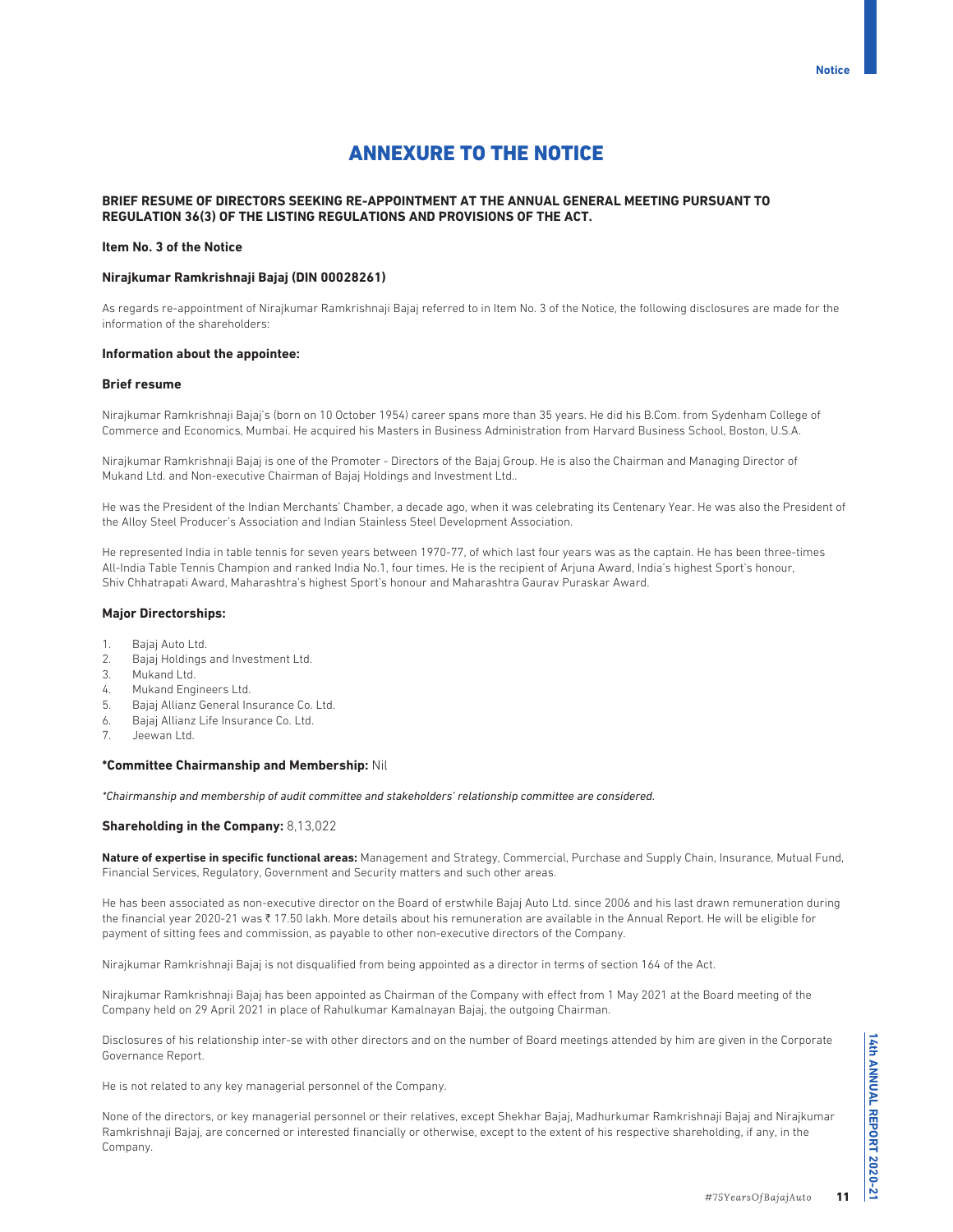The Board commends item no. 3 for consideration and approval of the shareholders.

# **Item No. 4 of the Notice**

# **Sanjivnayan Rahulkumar Bajaj (DIN 00014615)**

As regards re-appointment of Sanjivnayan Rahulkumar Bajaj, referred to in Item No. 4 of the Notice, following disclosures are made for the information of the shareholders:

#### **Information about the appointee:**

# **Brief resume**

Sanjivnayan Rahulkumar Bajaj (born on 2 November 1969) is B.E. (Mech), first class with distinction (8th on merit list) from the University of Pune, M.Sc (Manufacturing Systems Engg) with distinction from the University of Warwick, UK and MBA from Harvard Business School, USA.

He was the Executive Director of Bajaj Auto Ltd. (from 12 April 2004 until 31 March 2012), having headed Finance and Control, Legal and International business functions of Bajaj Auto over different periods from 1994 until 2012 and currently is its non-executive director.

#### **He is the Managing Director and CEO of:**

- Bajaj Finserv Ltd.
- Bajaj Holdings and Investment Ltd.

# **He is the Chairman of:**

- Bajaj Finserv Ltd.
- **•** Bajaj Finance Ltd.
- **Bajaj Allianz Life Insurance Co. Ltd.**
- Bajaj Allianz General Insurance Co. Ltd.
- **COMA** Maharashtra Scooters Ltd.

#### **Memberships**

- 1. Vice President of Confederation of Indian Industry (CII) 2020-21
- 2. Past Chairman of Western Region of CII
- 3. Board of ISB (Indian School of Business)
- 4. International Advisory Board (IAB), Allianz SE
- 5. International Technology Advisory Panel (ITAP) of Monetary Authority of Singapore (MAS)
- 6. Regional Stewardship Board for India and South Asia 2019-20 of World Economic Forum

# **Awards**

- 1. All India Management Association (AIMA) Managing India Awards
- 2. Entrepreneur of the Year award 2019
- 3. Economic Times Business Leader of the Year India 2018
- 4. Financial Express Best Banks Award Banker of the Year 2017-18
- 5. Asian Centre's Leadership, Corporate Governance, Sustainability and CSR Awards Transformational Leader Award 2018
- 6. Ernst and Young EY Entrepreneur of the Year India 2017
- 7. India Today- Top 50 Power List 2017-18
- 8. Bombay Management Association (BMA) Entrepreneur of the Year Award 2015-16
- 9. Business World India's Most Valuable CEOs in 2015 and 2016

# **Major Directorships:**

- 1. Bajaj Auto Ltd.
- 2. Bajaj Finance Ltd.
- 3. Bajaj Finserv Ltd.
- 4. Bajaj Holdings and Investment Ltd.
- 5. Maharashtra Scooters Ltd.
- 6. Bajaj Allianz General Insurance Co. Ltd.
- 7. Bajaj Allianz Life Insurance Co. Ltd.
- 8. Jeewan Ltd.
- 9. Bajaj Housing Finance Ltd.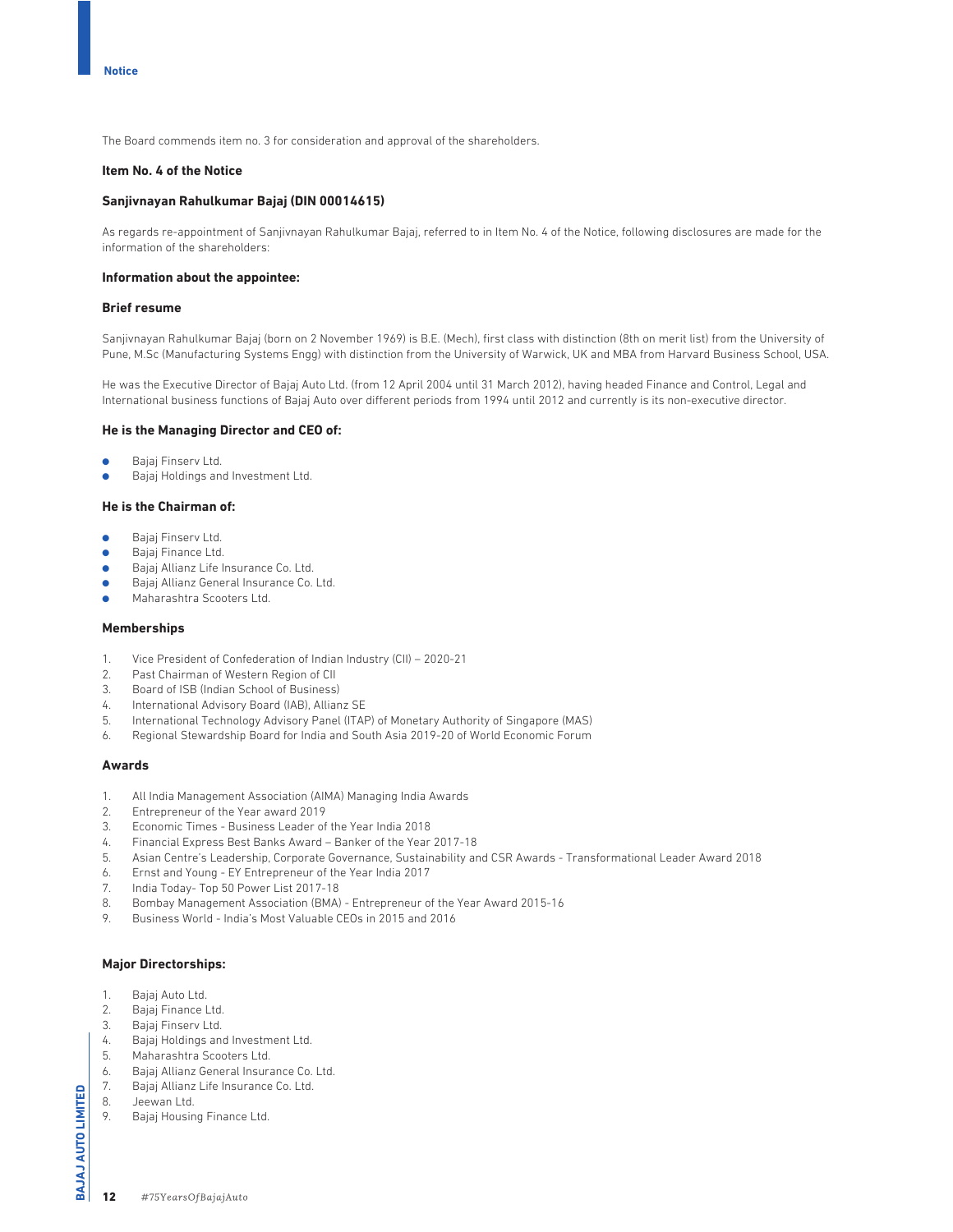# **\*Committee Chairmanship:** Nil

# **\*Committee Memberships:**

- 1. Bajaj Finance Ltd.
- 2. Bajaj Finserv Ltd.
- 3. Maharashtra Scooters Ltd.
- 4. Bajaj Allianz General Insurance Co. Ltd.
- 5. Bajaj Allianz Life Insurance Co. Ltd.
- 6. Bajaj Housing Finance Ltd.

*\*Chairmanship and membership of audit committee and stakeholders' relationship committee are considered.*

## **Shareholding in the Company:** 7,69,224

**Nature of expertise in specific functional areas:** Management and Strategy, Global Business Leadership, Operations and Engineering, Information Technology, Human Resources, International business, Insurance, Mutual Fund and Financial Services, Banking, Investment and Treasury and Forex Management, Corporate Governance and Ethics and such other areas.

He was first appointed on the Board with effect from 2 May 2007 and his last drawn remuneration during the financial year 2020-21 was 17.50 lakh. More details about the remuneration are available in the Annual Report. He will be eligible for payment of sitting fee and commission, as payable to other non-executive directors of the Company.

Sanjivnayan Rahulkumar Bajaj is not disqualified from being appointed as director in terms of section 164 of the Act.

Disclosures of his relationship inter-se with other directors and on the number of Board meetings attended by him are given in the Corporate Governance Report.

He is not related to any key managerial personnel of the Company except Rajivnayan Rahulkumar Bajaj.

None of the Directors, or Key Managerial Personnel or their relatives, except Rahulkumar Kamalnayan Bajaj, Rajivnayan Rahulkumar Bajaj and Sanjivnayan Rahulkumar Bajaj himself, are concerned or interested financially or otherwise, except to the extent of his respective shareholding, if any, in the Company.

The Board commends item no. 4 for consideration and approval of the shareholders.

## **Statement under section 102 of the Act and regulation 36 (3) of the Listing Regulations**

# **Item no. 5 of the Notice**

At the meeting of the Board of Directors of the Company held on 17 March 2021, on the recommendation of the Nomination and Remuneration Committee, Pradeep Shrivastava, was re-appointed as the Whole-time Director with the designation as Executive Director of the Company for another period of five years with effect from 1 April 2021 on the terms of remuneration mentioned herein below, with powers to the Board to make such variation or increase therein as may be thought fit from time to time, but within the ceiling/s laid down in the Act or any statutory amendment or relaxation thereof:

## **1. Salary**

 $\bar{\tau}$  8 crore per annum comprising salary, allowances, retirals, bonus, performance reward etc., with such annual increments/increases/ revisions as may be decided by the Board of Directors from time to time, during the tenure.

## **2. Perquisites**

- I. Company's contribution to provident fund and superannuation fund as per Company rules.
- II. Gratuity as per Company rules.
- III. Leave with full pay as per the rules of the Company, with Encashment of unavailed leave being allowed.
- IV. Reimbursement of medical expenses incurred for self and family or Medical Allowance as per Company rules.
- V. Cover of Insurance policies and Contribution to Employee Deposit Linked Insurance Scheme as per Company rules.
- VI. Cost of insurance cover against the risk of any financial liability or loss because of any error of judgement, wrongful act or such other reason as may be approved by the Board of Directors from time to time.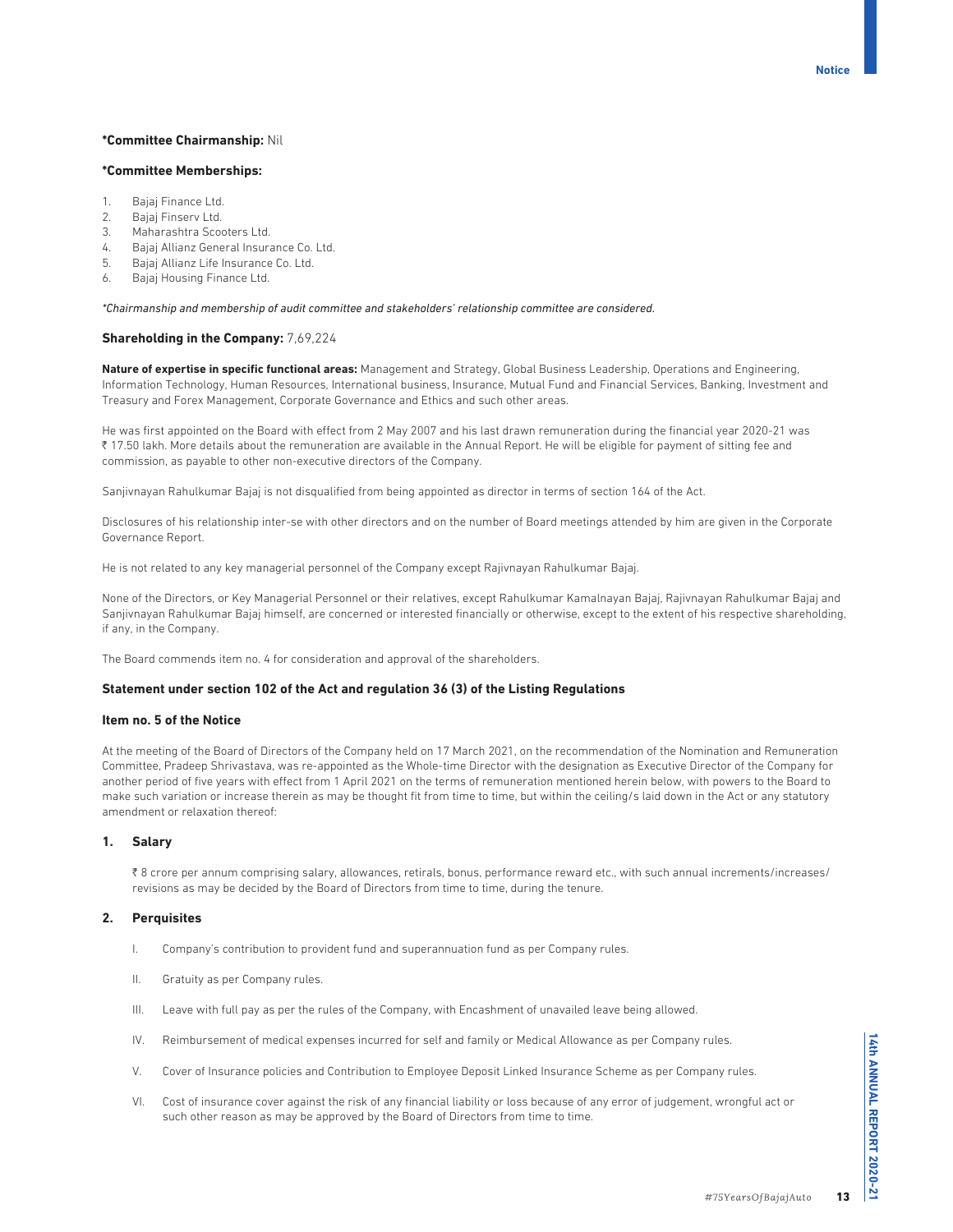- VII. Reimbursement of membership fee for one club.
- VIII. Reimbursement of entertainment expenses incurred in the course of business of the Company.
- IX. Use of Company's two cars maintained by the Company for official as well as for personal purpose with drivers' salary as per Company rules.
- X. Telephone, tele-fax and other communication facilities at Company's cost as per Company rules.
- XI. Subject to any statutory ceiling/s, the Executive Director may be given any other allowances, perquisites, benefits and facilities as the Board of Directors from time to time may decide.

## **3. Valuation of perquisites**

 Perquisites/Allowances shall be valued as per Income Tax Rules, wherever applicable, and in the absence of any such rules, shall be valued at actual cost.

# **4. Stock Options**

Stock Options as per the scheme(s) framed by the Company from time to time.

# **5. Minimum remuneration**

 In the event of loss or inadequacy of profits in any financial year during the tenure of the appointment, the Executive Director shall be paid remuneration by way of salary and perquisites as set out above, as minimum remuneration, subject to restrictions, if any, set out in schedule V to the Act, from time to time.

## **6. Computation of ceiling**

The following shall not be included in the computation of perquisites for the purposes of the ceiling:

- a) Contribution to provident and superannuation funds referred to in para 2 (I) above.
- b) Gratuity payable as per para 2 (II), to the extent of half a month's salary for each completed year of service.
- c) Encashment of leave as per para 2 (III) above.

#### **Information about the appointee:**

# **Brief Resume**

Pradeep Shrivastava (born on 31 March 1960) is qualified as a B. Tech (Mechanical Engineer) from IIT, Delhi 1981 and also as PGDM-1986 from IIM, Bangalore.

He started his career as Asst. Engineer (Maintenance) in Tata Motors during 1981-1984.

He joined Bajaj Auto in 1986 and was its Chief Operating Officer at the time of his elevation as Executive Director with effect from 1 April 2016.

#### **Directorships:**

1. Bajaj Auto Ltd.

# **\*Committee chairmanships and memberships:** Nil

*\*Chairmanship and membership of audit committee and stakeholders' relationship committee are Considered*

## **Shareholding in the Company:** 75

**Nature of expertise in specific functional areas:** Management and Strategy, Operations and Engineering, Manufacturing, Automobile Engineering and Project Management and such other areas.

His last drawn remuneration during the financial year 2020-21 was ₹8.31 crore. More details about the remuneration are available in the Annual Report.

Pradeep Shrivastava is not disqualified from being re-appointed as a Director in terms of section 164 of the Act.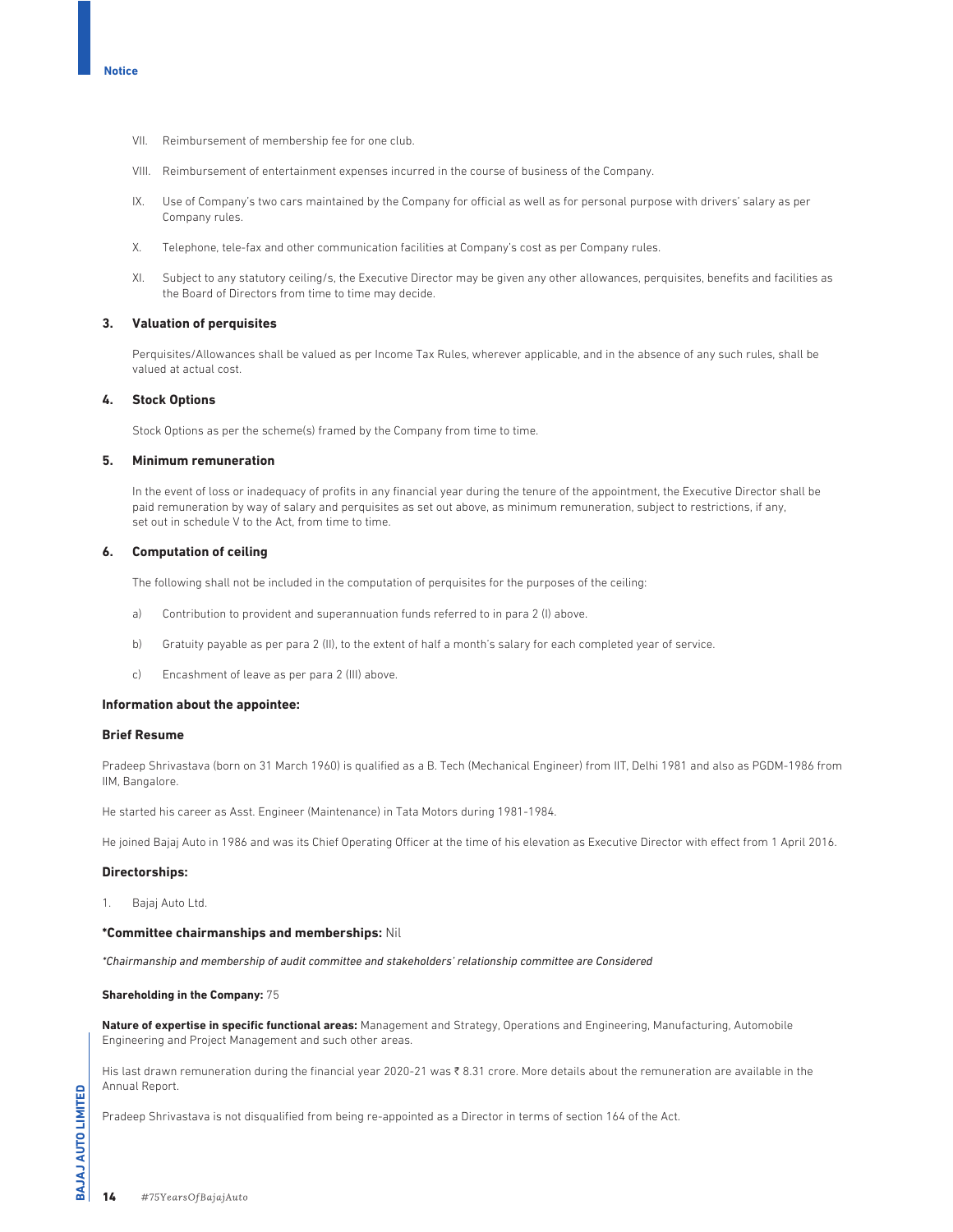**Notice**

This resolution is being proposed as a special resolution in view of the relevant provisions of Schedule V to the Act requiring a special resolution for payment of minimum remuneration in the event of loss or inadequacy of profits.

The Company has entered into an agreement with Pradeep Shrivastava laying down, inter alia, the terms of remuneration referred to above and the powers and authorities delegated to him.

A copy of the said agreement is available for inspection by the members through electronic mode upto the date of the meeting.

Disclosures of his relationship inter-se with other directors and on the number of Board meetings attended by him are given in the Corporate Governance Report.

He is not related to any Key Managerial Personnel of the Company.

None of the Directors or Key Managerial Personnel or their relatives except Pradeep Shrivastava is concerned or interested financially or otherwise, except to the extent of his respective shareholding, if any, in the Company, in the resolution set out in item no. 5 of the Notice.

The Board commends the special resolution set out in Item No. 5 for approval by shareholders.

#### **Item no. 6 of the Notice**

Rahulkumar Kamalnayan Bajaj (referred to hereafter as Shri Rahul Bajaj), after successfully leading Bajaj Auto Ltd (including erstwhile BAL) for five decades stepped down as Executive Chairman and was appointed as a Non-executive Chairman by the Board of Directors with effect from 1 April 2020. Due to his age, Shri Rahul Bajaj has tendered his resignation as non-executive director and Chairman of the Company with effect from close of business hours on 30 April 2021.

Shri Rahul Bajaj has made a huge contribution to the spectacular success of the Company and the Group over the last five decades. Considering his tremendous experience, it would be in the interest of the Company to continue to benefit from his rich experience, valuable knowledge and wisdom from time to time in an advisory role and as a mentor in the future as well.

In light of the above and in recognition of his services, the Board at its meeting held on 29 April 2021, on the recommendation of Nomination and Remuneration Committee and with approval by the Audit Committee unanimously conferred upon Shri Rahul Bajaj, the status and title of Chairman Emeritus of the Company for a term of five years with effect from 1 May 2021. Shri Rahul Bajaj as Chairman Emeritus, will, inter alia, mentor, guide and provide perspective to the Board and management including in relation to the broad strategic aspects of the business, corporate governance-related matters and support in establishing and enabling relations with external fora like Industry Chambers and institutions etc. Further, he will be a permanent invitee to the Board meetings of the Company. If he attends any Board meeting of the Board, it shall be in capacity as an invitee only, with no voting rights. Shri Rahul Bajaj, as the Chairman Emeritus shall not be deemed to be a director for any purposes of the Act or any other statute or rules made thereunder.

Taking into account Shri Rahul Bajaj's invaluable contribution to the Company for over five decades, the Board, at its meeting held on 29 April 2021 decided that to facilitate him functioning as Chairman Emeritus, Shri Rahul Bajaj may be extended certain facilities and made payments during his tenure as Chairman Emeritus of the Company from 1 May 2021 as under:

- O Free furnished residential accommodation, including maintenance, gas, electricity and water costs.
- Car with driver.
- Reimbursement of medical expenses in India or abroad, including hospitalization, nursing home surgical charges, home nursing and attendant services and, in case of medical treatment abroad, airfare and boarding/lodging expenses for him and his attendant.
- $\bullet$  Such other payments, as may be decided by the Board from time to time, subject to a ceiling of  $\bar{\tau}$  3 crore per annum.

To facilitate Shri Rahul Bajaj to function efficiently as Chairman Emeritus, the Board has further approved that he be reimbursed certain expenses incurred for official purposes, such as travelling expenses, telephone/communication expenses and expenses for maintenance of his office with support staff and facilities. Such reimbursements would not amount to 'remuneration'.

Shri Rahul Bajaj, being the father of Rajivnayan Rahulkumar Bajaj, the Managing Director and Chief Executive Officer of the Company and Sanjivnayan Rahulkumar Bajaj, non-executive director, is a "related party" in relation to the Company in terms of the Act. Accordingly, the payments to be made and facilities to be provided to Shri Rahul Bajaj in his capacity as Chairman Emeritus, are related party transactions, and therefore, require shareholders' approval in accordance with the provisions of section 188 of the Act. This transaction is not a material related party transaction in terms of regulation 23 of the Listing Regulations.

## **Information about the appointee:**

Shri Rahul Bajaj, aged 82, has headed Bajaj Group of companies for over five decades. He is the recipient of many awards, including the Padma Bhushan from the Government of India and honorary doctorates from many universities. He has a BA (honours) in economics, a law degree from Mumbai University and an MBA from Harvard.